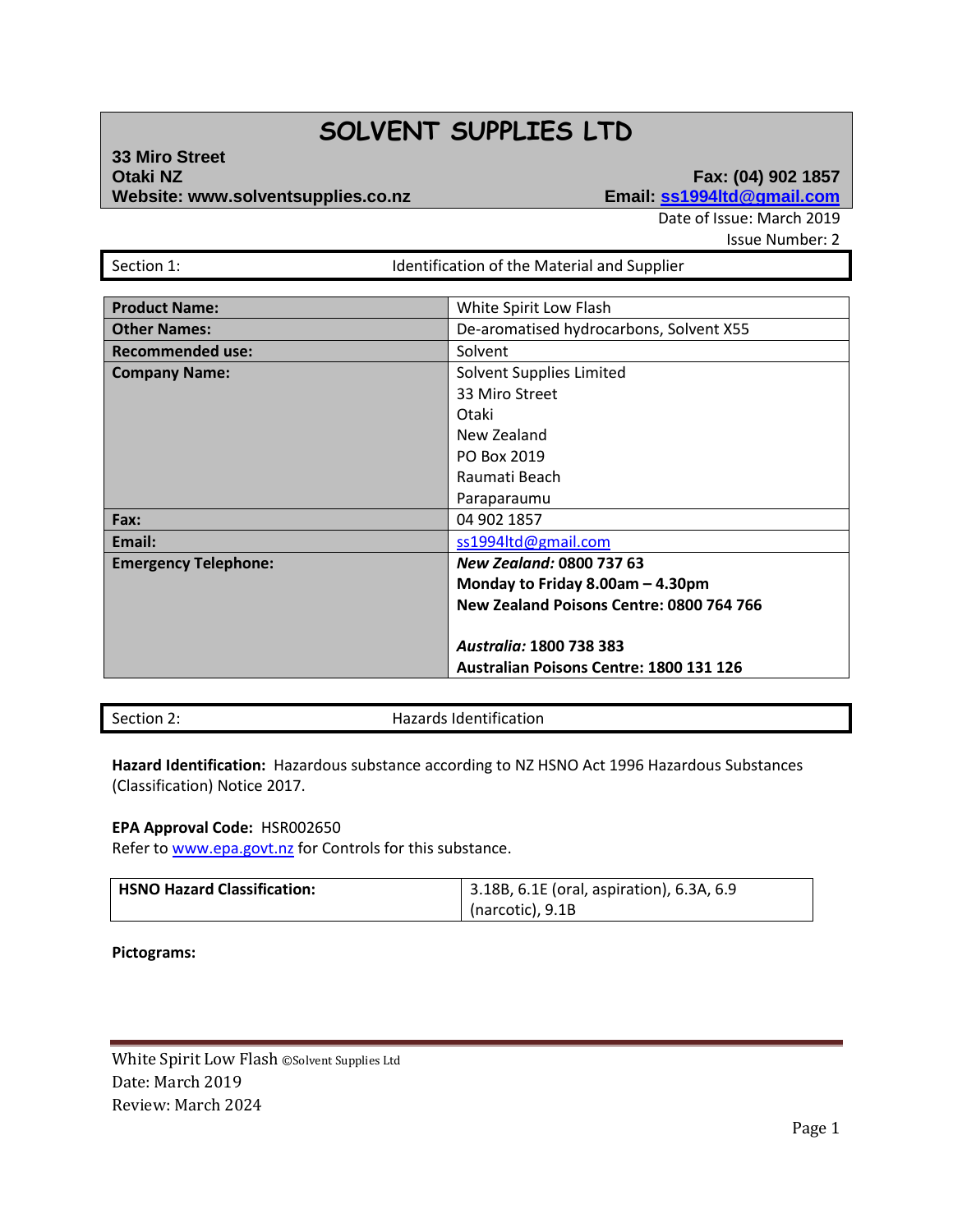

## **Signal Word:** DANGER

#### **Hazardous Statements**

| H <sub>225</sub> | Highly Flammable liquid and vapour.              |
|------------------|--------------------------------------------------|
| H303             | May be harmful if swallowed.                     |
| H304             | May be fatal if swallowed and enters airways.    |
| H315             | Causes skin irritation.                          |
| H411             | Toxic to aquatic life with long lasting effects. |

### **Prevention Statements**

| P210 | Keep away from heat/sparks/open flames/hot surfaces. No smoking. |
|------|------------------------------------------------------------------|
| P233 | Keep container tightly closed.                                   |
| P240 | Ground/bond container and receiving equipment.                   |
| P241 | Use explosion-proof electrical/ventilating/lighting equipment.   |
| P242 | Use non-sparking tools.                                          |
| P243 | Take precautionary measures against static discharge.            |
| P260 | Do not breathe vapours.                                          |
| P264 | Wash hands thoroughly after handling.                            |
| P273 | Avoid release to the environment.                                |
| P280 | Wear protective gloves.                                          |

#### **Response Statements**

| P312           | Call a Poison Centre or doctor if you feel unwell.                           |
|----------------|------------------------------------------------------------------------------|
| P301+P310      | If swallowed: Immediately call a poison centre or doctor.                    |
| P331           | Do not induce vomiting.                                                      |
| P303+P361+P353 | If on skin or hair: Remove immediately all contaminated clothing. Rinse skin |
|                | with water.                                                                  |
| P332+P313      | If skin irritation occurs: Get medical advice.                               |
| P362           | Take off contaminated clothing and wash before reuse.                        |
| P370+P378      | In case of fire: Use chemical powder, carbon dioxide, water fog, alcohol-    |
|                | resistant foam.                                                              |
| P391           | Collect spillage.                                                            |

#### **Storage Statement**

| P403+P235 | Store in well-ventilated place. Keep cool. |
|-----------|--------------------------------------------|
| P405      | Store locked up.                           |

#### **Disposal Statement**

| P501 | Dispose of product to a solvent recycling facility or approved |
|------|----------------------------------------------------------------|
|      |                                                                |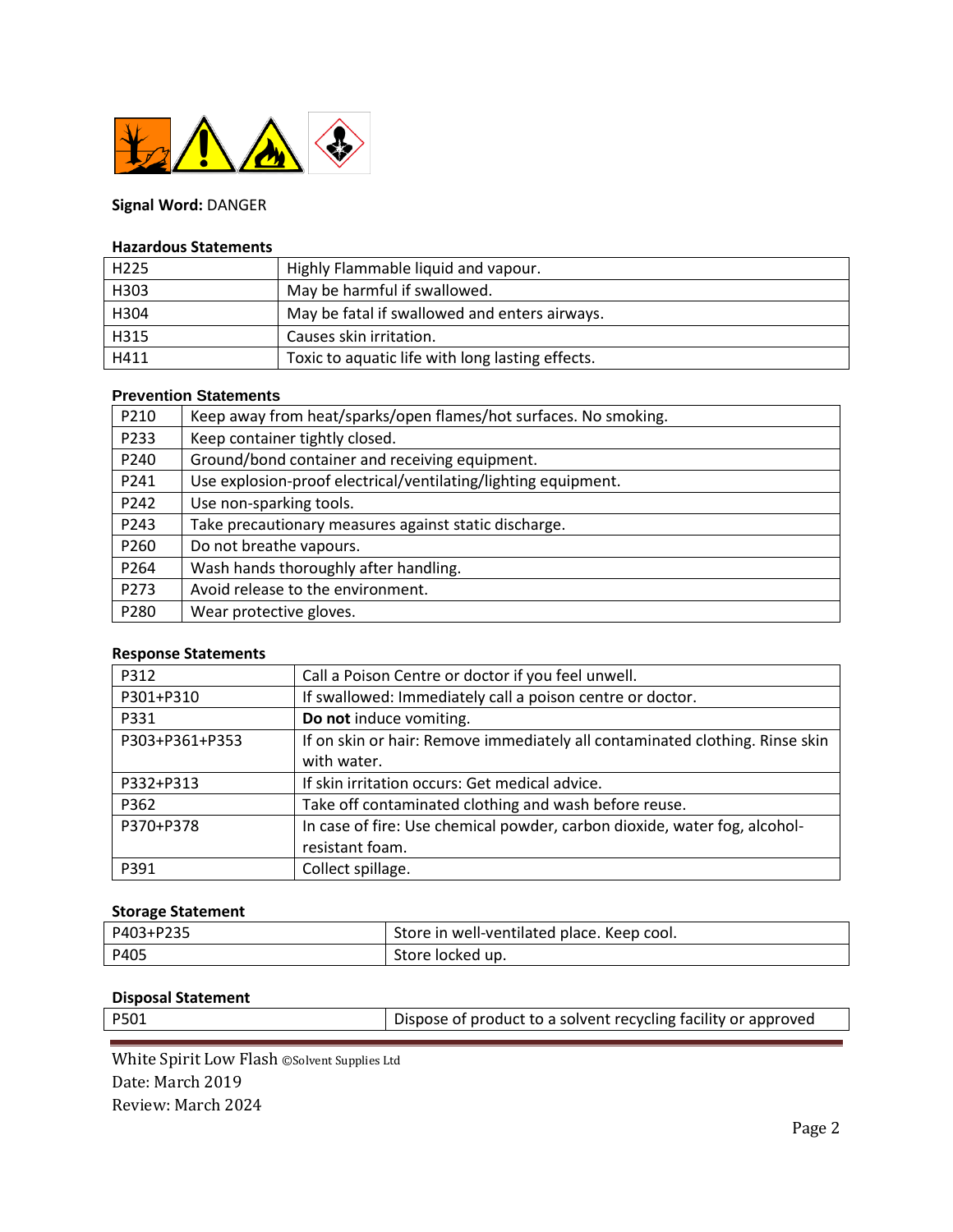| I landfill in accordance with local regulations. |  |
|--------------------------------------------------|--|
|                                                  |  |

Section 3: Composition/Information on Ingredients

| <b>Common Name:</b>                      | CAS No:    | Proportion $(\% v/v)$ |
|------------------------------------------|------------|-----------------------|
| Naphtha (petroleum), hydro-treated light | 64742-49-0 | 100                   |

#### *This is a complex mixture that contains:*

| Heptane            | 142-82-5 | 60-70%   |
|--------------------|----------|----------|
| <b>Cyclohexane</b> | 110-82-7 | 20-30%   |
| Methylcyclohexane  | 108-87-2 | 10-20%   |
| n-Hexane           | 110-54-3 | $1 - 5%$ |
| <b>Octane</b>      | 111-65-9 | $1 - 5%$ |

| Section 4: | <b>First Aid Measures</b> |
|------------|---------------------------|
|            |                           |

Consult the National Poisons Centre (telephone 0800 764 766 / 0800 POISON) or a doctor in every case of suspected poisoning. If medical advice is needed, have product label or container at hand.

| Ingestion:                 | Rinse mouth with water. DO NOT induce vomiting. Immediately call a Poison           |  |  |
|----------------------------|-------------------------------------------------------------------------------------|--|--|
|                            | Centre or doctor for advice. If vomiting occurs spontaneously, keep head below      |  |  |
|                            | hips to prevent aspiration.                                                         |  |  |
| Inhalation:                | Move person to fresh air and keep warm and at rest until recovered. Call a          |  |  |
|                            | Poison Centre or doctor if person feels unwell.                                     |  |  |
| Skin:                      | Remove immediately all contaminated clothing. Wash affected area with plenty        |  |  |
|                            | of water followed by soap and water. If skin irritation occurs, get medical advice. |  |  |
| Eyes:                      | Hold eyes open and rinse continuously with water for several minutes. Remove        |  |  |
|                            | contact lenses if present and easy to do so after the first 5 minutes. Continue     |  |  |
|                            | rinsing for at least 15 minutes. Get medical attention if irritation persists.      |  |  |
| <b>Notes to Physician:</b> | Treat according to symptoms. Risk of aspiration into lungs resulting in chemical    |  |  |
|                            | pneumonitis which may be fatal. Consider gastric lavage with protective airway,     |  |  |
|                            | and administration of activated charcoal.                                           |  |  |
|                            |                                                                                     |  |  |
|                            | This product or a component, may be associated with cardiac sensitization           |  |  |
|                            | following very high exposures (well above occupational exposure limits) or with     |  |  |
|                            | concurrent exposure to high stress levels or heart stimulating substances like      |  |  |
|                            | epinephrine. Administration of such substances should be avoided.                   |  |  |

Section 5: Section 5: Section 5: Section 5: Section 5: Section 4: Section 4: Section 4: Section 4: Section 4: Section 4: Section 4: Section 4: Section 4: Section 4: Section 4: Section 4: Section 4: Section 4: Section 4: Se

**Extinguishing Media:** Use water fog or mist or alcohol-resistant foam. Use dry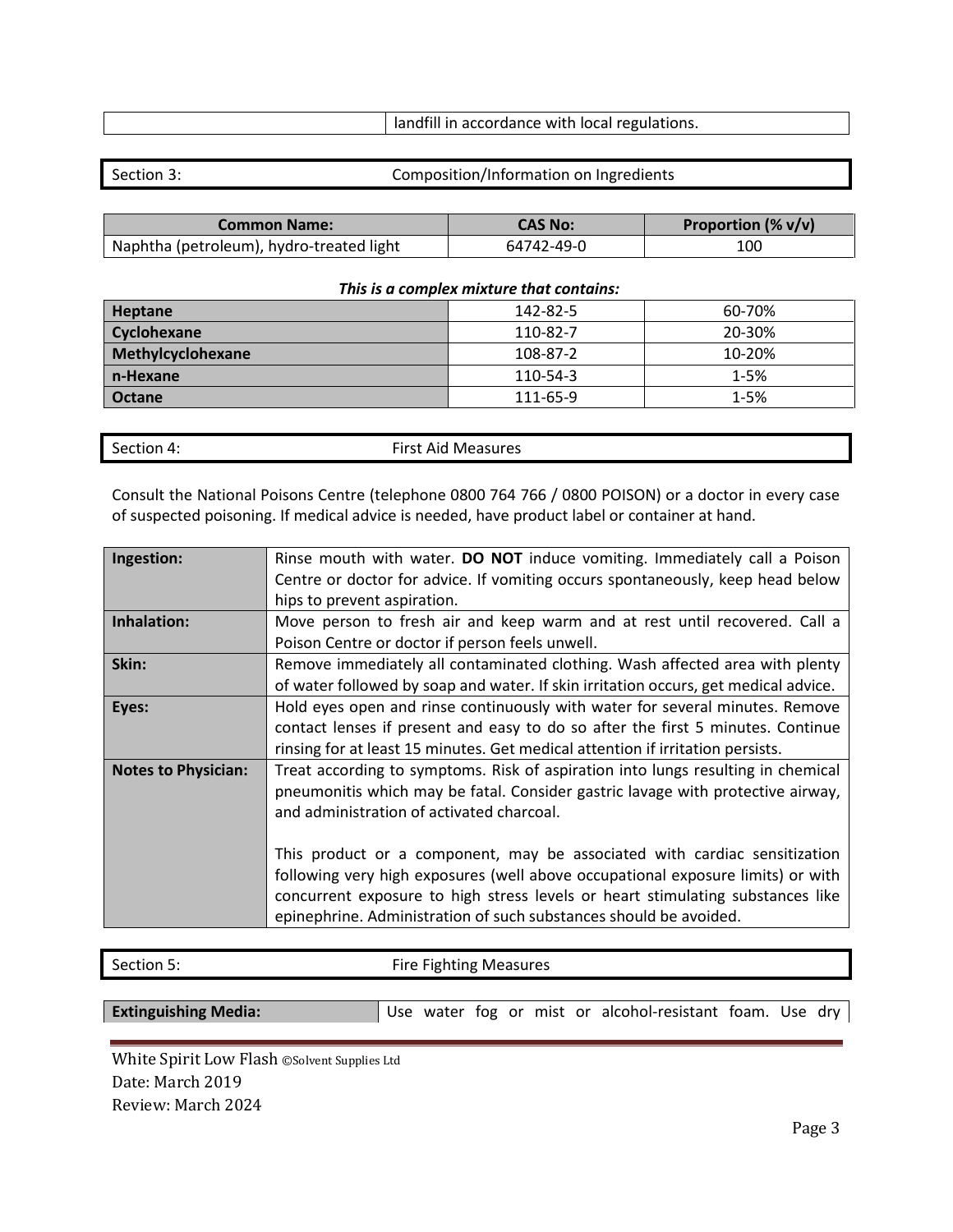|                                      | chemical powder, carbon dioxide, sand or earth for small fires                                                                                                                                                        |  |  |
|--------------------------------------|-----------------------------------------------------------------------------------------------------------------------------------------------------------------------------------------------------------------------|--|--|
|                                      | only. Do not use water in a jet.                                                                                                                                                                                      |  |  |
| <b>Fire &amp; Explosion Hazards:</b> | In case of a fire, avoid breathing smoke. Smoke and harmful<br>gases evolved on combustion. Prevent extinguishing water from<br>getting into the aquatic environment.                                                 |  |  |
| <b>Specific Hazards:</b>             | Vapour/air mixtures are explosive. Vapour is heavier than air and<br>will spread across the ground and distant ignition and flashback<br>is possible. Cool fire exposed containers with large quantities of<br>water. |  |  |
| Fire-fighting equipment:             | self-contained<br>breathing<br>Wear<br>apparatus<br>and<br>personal<br>protection.                                                                                                                                    |  |  |

| Section 6: | Accidental Release Measures |  |
|------------|-----------------------------|--|

#### **Spills:**

Wear personal protective equipment. Avoid contact with skin and eyes. Highly flammable liquid and vapour. Vapour forms explosive mixture with air. Shut off leak if safe to do so. Remove or isolate ignition sources. Take precautions against static discharge. Bond or ground (earth) all equipment. Use nonsparking tools. Ventilate contaminated area. Isolate hazard area and keep unnecessary and unprotected people away from area. Stay upwind and keep out of low lying areas.

Contain spill. Avoid run off into drains or sewers. Do not contaminate watercourses or the ground.

#### **For Large Spills (More than a drum):**

Recover liquid and transfer by mechanical means to labeled salvage tank that can be sealed for recovery or disposal of product. Do not flush away residues with water. Allow residues to evaporate. Remove any contaminated soil and dispose of safely by waste management company.

#### **For Small Spills:**

Absorb with an appropriate material e.g. vermiculite and dispose of waste safely in a labeled sealed container for recovery or disposal.

#### **If contamination of drains, sewers or waterways occurs immediately notify Emergency Services (111).**

#### **Disposal:**

Dispose of contaminated waste of product to a solvent recycling facility or to an approved landfill in accordance with local regulations.

Section 7: Section 7: Section 7: Section 7: Section 7: Section 3: Section 3: Section 3: Section 3: Section 4: Section 4: Section 4: Section 4: Section 4: Section 4: Section 4: Section 4: Section 4: Section 4: Section 4: Se

**Handling:**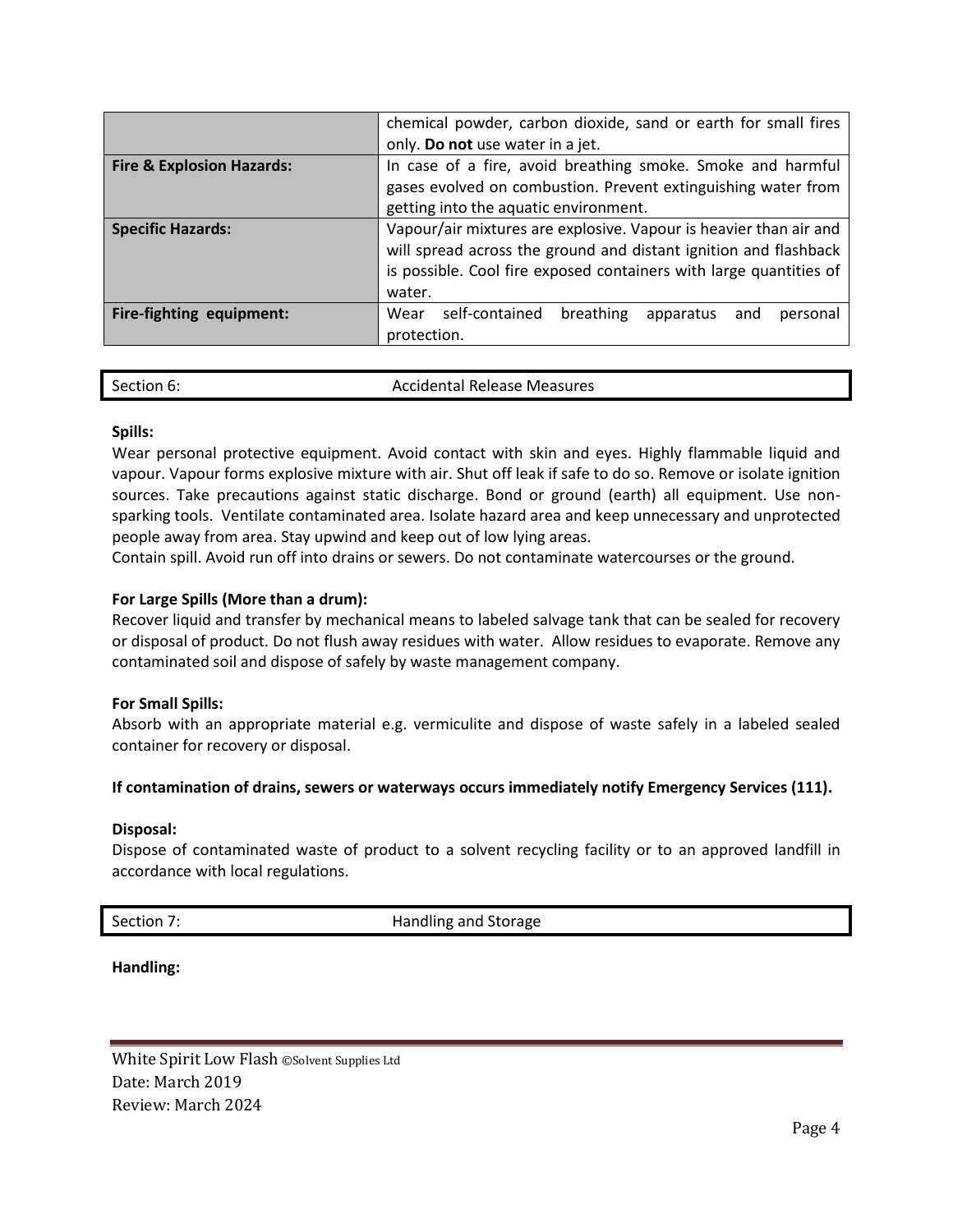Highly flammable liquid and vapour. Read label before use. Keep container closed when not in use. Use only in a well ventilated area. No smoking. Avoid breathing vapours or direct contact with product. Wear personal protective equipment. Wash hands and exposed skin after handling.

Remove ignition sources. Avoid sparks. Use bonded or grounded (earthed) equipment. Electrostatic charge may be generated during pumping with risk of fire. Do not use compressed air for filling, discharging or handling.

#### **Storage:**

Ensure all storage areas have adequate fire-fighting equipment. Store locked up in closed, original container in a cool, dry, well-ventilated place away from sunlight, ignition sources, heat, incompatible substances, aerosols, other flammables, oxidizing agents and corrosives. Keep out of reach of children and away from food, drink and animal foodstuffs

Vapour heavier than air. Take precautions to avoid accumulation of vapours in pits and confined spaces.

#### **Recommended Materials:**

Carbon steel, stainless steel, polyethylene, polypropylene, polyester, Teflon.

#### **Unsuitable Materials:**

Butyl rubber, EPDM and polystyrene.

| Section 8: | <b>Exposure Controls/Personal Protection</b> |
|------------|----------------------------------------------|
|            |                                              |

#### **Exposure Guidelines:**

A NZ Workplace Exposure Standard (WES) has been set for this substance.

|                   | <b>WES-TWA</b>       | <b>WES-STEL</b>      |
|-------------------|----------------------|----------------------|
| Cyclohexane       | 100 ppm (350 mg/m3)  | 300 ppm (1050 mg/m3) |
| Heptane           | 400 ppm (1640 mg/m3) | 500 ppm (2050 mg/m3) |
| n-Hexane          | 20 ppm (72 mg/m3)    |                      |
| Methylcyclohexane | 400 ppm (1610 mg/m3) |                      |
| Octane            | 300 ppm (1400 mg/m3) | 375 ppm (1750 mg/m3) |

#### **Manufacturers recommended limit for product (mixture):**

Naphtha (petroleum) hydrotreated light: 1000 mg/m3 as total hydrocarbons.

#### **Engineering Controls:**

Use only in a well ventilated area. A half-face filter mask suitable for organic gases and vapours (Type A filter material) may be suitable for low concentration level exposures. Otherwise, use a full-face mask fitted with an organic vapour cartridge. Where air filtering respirators are unsuitable (e.g. air-borne concentrations are high, risk or oxygen deficiency, confined space) use positive pressure breathing apparatus.

#### **Personal Protection Equipment (PPE):**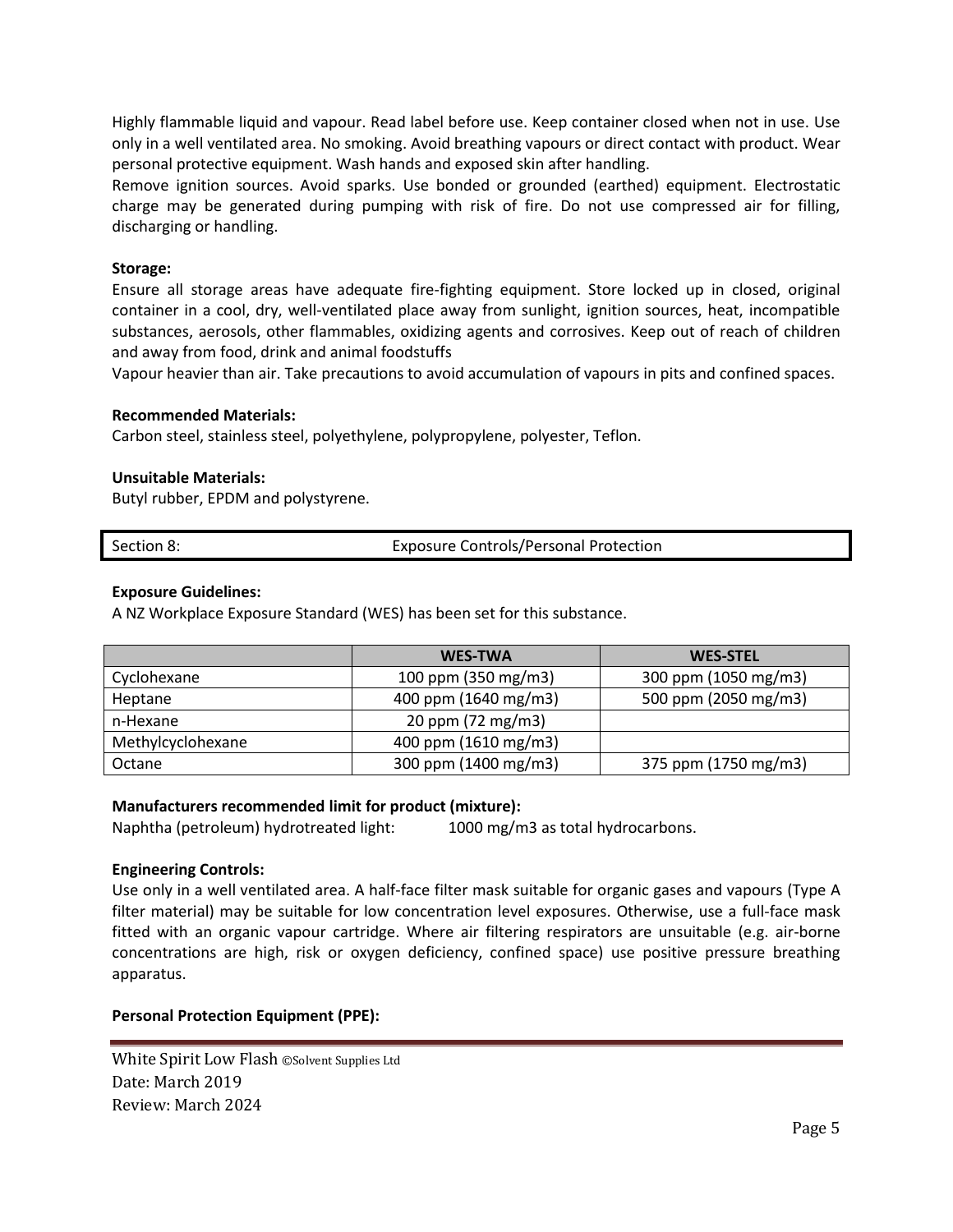Wear impervious antistatic protective clothing. Safety shoes and boots need to be chemically resistant. Wear appropriate chemical resistant gloves e.g. nitirile. For incidental contact, PVC and polyvinyl alcohol may be suitable. Wear chemical goggles or safety glasses if splash or aerosol/mist exposure risk. Refer to the relevant AS/NZ standards for appropriate personal protective equipment

| <b>Property</b>                                 | <b>Typical Value</b>        |
|-------------------------------------------------|-----------------------------|
| Appearance:                                     | Clear, colourless liquid    |
| Odour:                                          | Mild petroleum              |
| <b>Odour Threshold:</b>                         | Not available               |
| pH:                                             | Not applicable              |
| Melting point/Freezing Point(°C) :              | Not available               |
| Boiling Point/Boiling Range (°C):               | 78-110                      |
| Flash Point (°C):                               | $-1.5$                      |
| Flammability (solid, gas):                      | Not applicable              |
| Upper/Lower flammability limits in air (% v/v): | $1.0 - 7.0$                 |
| Vapour Pressure (kPa @ 20°C):                   | 8.65 @20 <sup>®</sup> C     |
|                                                 | 19.44 (@ 38 <sup>®</sup> C) |
|                                                 | 31.47 (@ 50 <sup>®</sup> C) |
| Vapour Density (air=1):                         | Not available               |
| Relative Density at 15°C, g/cc:                 | 0.72                        |
| Solubility in Water:                            | Negligible                  |
| Partition coefficient: n/octanol/water:         | Not available               |
| Auto ignition Temperature (°C):                 | >200                        |
| Decomposition Temperature (°C):                 | Not available               |
| Dynamic Viscosity (mPa.s @ 20°C):               | Not available               |
| <b>Volatile Organic Carbon Content:</b>         | Not available               |
| Evaporation rate (nBuAc=1):                     | 6                           |

Section 9: Physical and Chemical Properties

Section 10: Section 10: Stability and Activity

| Stability:                                   | Stable under normal storage and use conditions and use.                                                                                                                                                                                   |  |  |
|----------------------------------------------|-------------------------------------------------------------------------------------------------------------------------------------------------------------------------------------------------------------------------------------------|--|--|
| <b>Conditions to Avoid:</b>                  | Avoid heat, sparks, open flames and other ignition sources.                                                                                                                                                                               |  |  |
| <b>Incompatibility (Materials to Avoid):</b> | Strong oxidizing agents.                                                                                                                                                                                                                  |  |  |
| <b>Hazardous Decomposition Products:</b>     | Dependent on conditions under which decomposition<br>(combustion, thermal or oxidative degradation) occurs. A<br>complex mixture of airborne solids, liquids and gases<br>(including carbon monoxide, carbon dioxide) will be<br>evolved. |  |  |
| <b>Hazardous Polymerization:</b>             | Not known to occur.                                                                                                                                                                                                                       |  |  |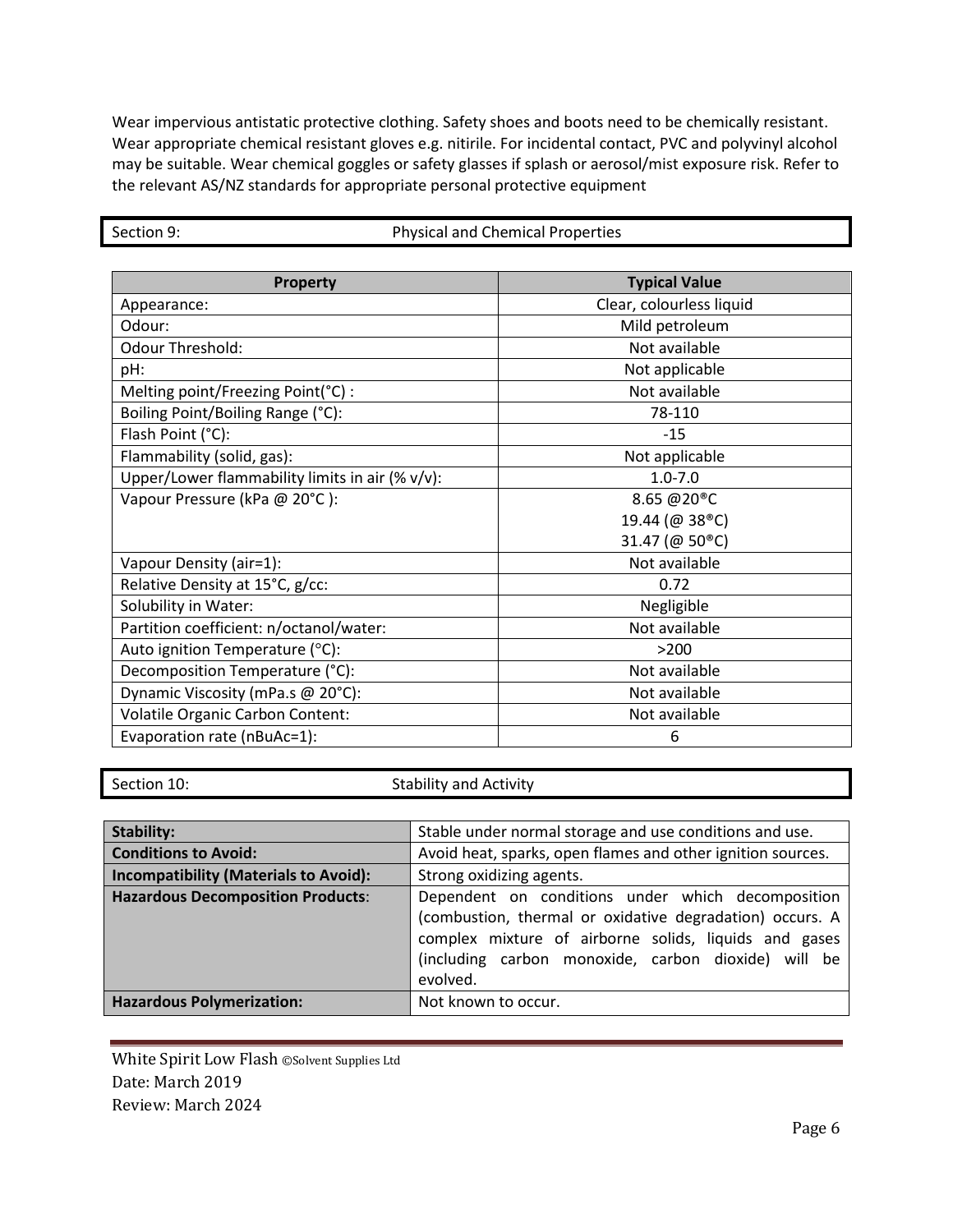### Section 11: Toxicological Information

#### **Potential Health Effects:**

This section includes possible adverse effects which might occur if this product is not handled in the recommended manner.

| <b>Acute Toxicity:</b>                                                                   | May be harmful by ingestion.                                              |  |  |
|------------------------------------------------------------------------------------------|---------------------------------------------------------------------------|--|--|
| <b>Aspiration Hazard:</b>                                                                | Classified with aspiration hazard. Can cause chemical pneumonitis which   |  |  |
|                                                                                          | can be fatal.                                                             |  |  |
| <b>Respiratory Irritation:</b>                                                           | Inhalation of vapours may be irritating to the upper respiratory system.  |  |  |
| <b>Skin Corrosion/Irritation:</b>                                                        | Moderately irritating to the skin.                                        |  |  |
| <b>Serious</b><br>Eye                                                                    | Mild short-lasting eye irritant. Symptoms may include burning sensation,  |  |  |
| Damage/Irritation:                                                                       | redness, swelling and/or blurred vision                                   |  |  |
| <b>Respiratory</b><br><b>Skin</b><br>or                                                  | Not classified as contact sensitizer.                                     |  |  |
| Sensitisation:                                                                           |                                                                           |  |  |
| <b>Germ Cell Mutagenicity:</b>                                                           | Not classified with mutagenic properties.                                 |  |  |
| Carcinogenicity:                                                                         | Not classified with carcinogenicity properties.                           |  |  |
| <b>Reproductive Toxicity:</b>                                                            | Not classified with adverse effects on fertility or the unborn child.     |  |  |
| Specific Organ<br><b>Toxicity</b>                                                        | Inhalation by repeated or prolonged exposure may cause central nervous    |  |  |
| (Repeated<br>and<br><b>Single</b>                                                        | system depression. Symptoms may include headache, fatigue, confusion,     |  |  |
| dizziness and drowsiness. Very high exposures may result in abnormal heart<br>Exposure): |                                                                           |  |  |
|                                                                                          | rhythm (arrhythmias). Co-exposure with heart stimulating substances such  |  |  |
|                                                                                          | as epinephrine, nasal decongestants, asthma drugs or cardiovascular drugs |  |  |
|                                                                                          | may initiate arrhythmias.                                                 |  |  |
| <b>Narcotic Effects:</b>                                                                 | May cause dizziness and drowsiness.                                       |  |  |
| <b>Toxicological Data:</b>                                                               | Not available.                                                            |  |  |
|                                                                                          |                                                                           |  |  |
| <b>Additional Information:</b>                                                           | Not available.                                                            |  |  |

| Section 12: |  |
|-------------|--|
|             |  |

Hazard Identification

| <b>Eco-toxicity:</b>                      | Product is classified as toxic to aquatic life with long lasting      |  |  |
|-------------------------------------------|-----------------------------------------------------------------------|--|--|
|                                           | effects. Avoid release to environment.                                |  |  |
| <b>Persistence and Bio-Degradability:</b> | Highly volatile and will partition rapidly to air. Oxidizes by photo- |  |  |
|                                           | chemical reactions in air. Not expected to partition to sediment      |  |  |
|                                           | and wastewater solids.                                                |  |  |
| <b>Potential for Bio-Accumulation:</b>    | expected to bio-accumulate significantly<br>and<br>Not<br>most        |  |  |
|                                           | components are rapidly biodegradable.                                 |  |  |
| <b>Mobility in Soil:</b>                  | Minimal solubility in water. Product is mobile in soil and may        |  |  |
|                                           | contaminate groundwater. Avoid contamination of drains and            |  |  |
|                                           | waterways.                                                            |  |  |
| <b>Other Adverse Effects:</b>             | Not available                                                         |  |  |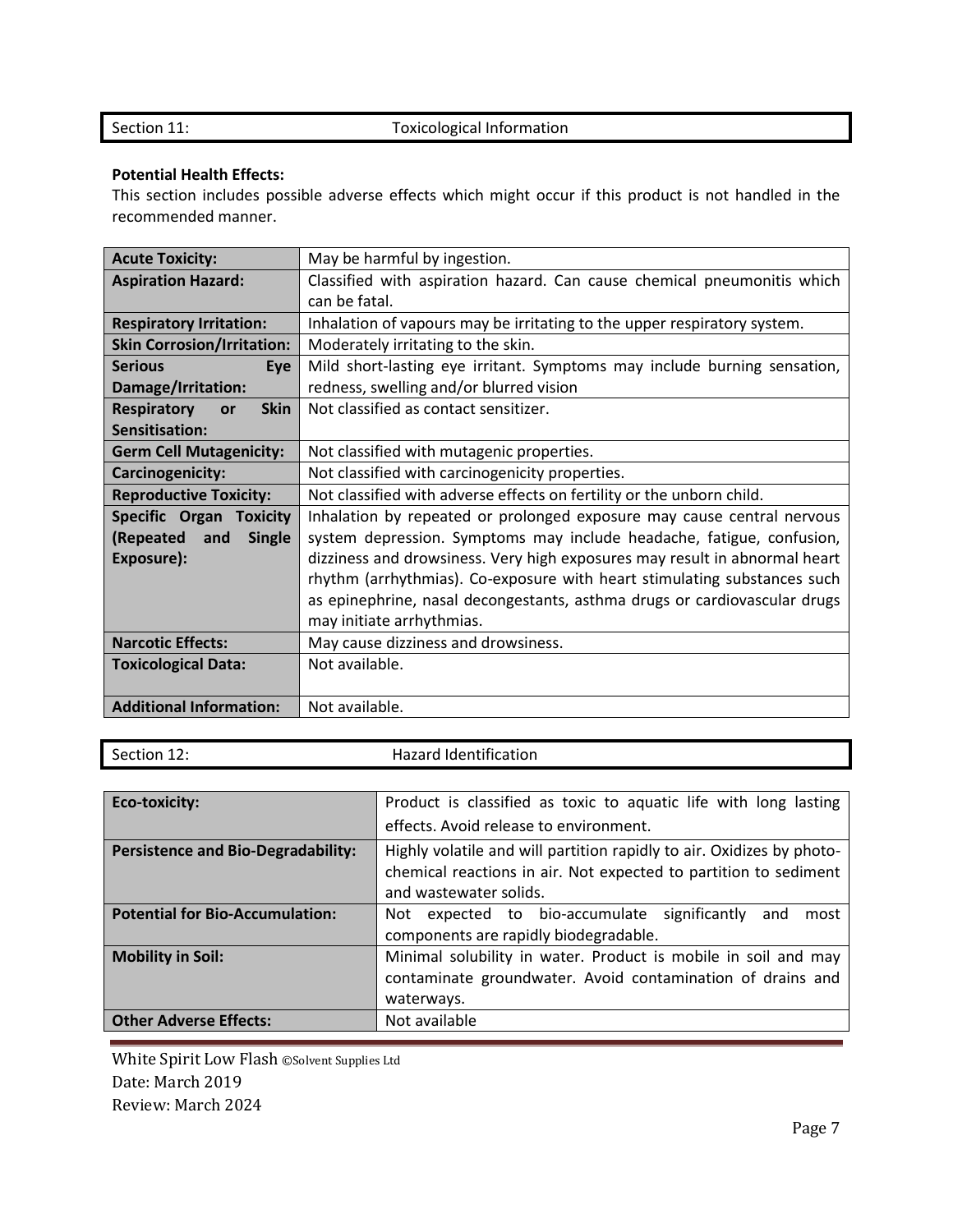#### **Eco-toxicological Data:**

| Cyclohexane        | Striped bass   | LC50 (96hr) | $8.3 \text{ mg/L}$ |
|--------------------|----------------|-------------|--------------------|
|                    | Daphnia magna  | EC50 (48hr) | 3.78 mg/L          |
| Methylcyclohexane: | Striped bass   | LC50 (96hr) | 5.8 $mg/L$         |
|                    | Daphnia magna  | EC50 (48hr) | $1.56 - 2.46$ mg/L |
| n-Hexane           | Fathead minnow | LC50 (96hr) | $2.50$ mg/L        |
|                    | Daphnia magna  | EC50 (48hr) | $3.9 \text{ mg/L}$ |

| Section 13: |  |
|-------------|--|
|             |  |
|             |  |

Disposal Considerations

#### **Disposal:**

Recover and recycle product whenever possible. Send clean, dry drums to recycling facility or metal scrap reclaimer. Dispose of waste in accordance with Regional Authority or local council bylaws.

#### **Special Precautions:**

Ensure empty containers are vented and dry. Residues may cause an explosion hazard. Do not puncture, cut or weld un-cleaned drums. Do not use empty drums for storing other products.

| <b>Transport Information</b><br>Section 14: |
|---------------------------------------------|
|                                             |

This product is classified as a Dangerous Goods Class 3 Packing Group II.

Please consult the Land Transport Rule: Dangerous Goods 2005 and NZS 5433:2012 Transport of Dangerous Goods on Land for information.

#### **Transport Information:**

| <b>UN No</b>                 | 3295                        |
|------------------------------|-----------------------------|
| <b>Proper Shipping Name:</b> | Hydrocarbons, Liquid, N.O.S |
| <b>DG Class:</b>             |                             |
| <b>Sub Risk:</b>             | $\overline{\phantom{0}}$    |
| <b>Packing Group:</b>        |                             |
| Hazchem:                     | 3YE                         |
| <b>Marine Pollutant:</b>     | Yes                         |



Section 15: Section 15: Regulatory Information

**Hazardous substance according to the HSNO Act 1996 Hazardous Substances (Classification) Notice 2017.**